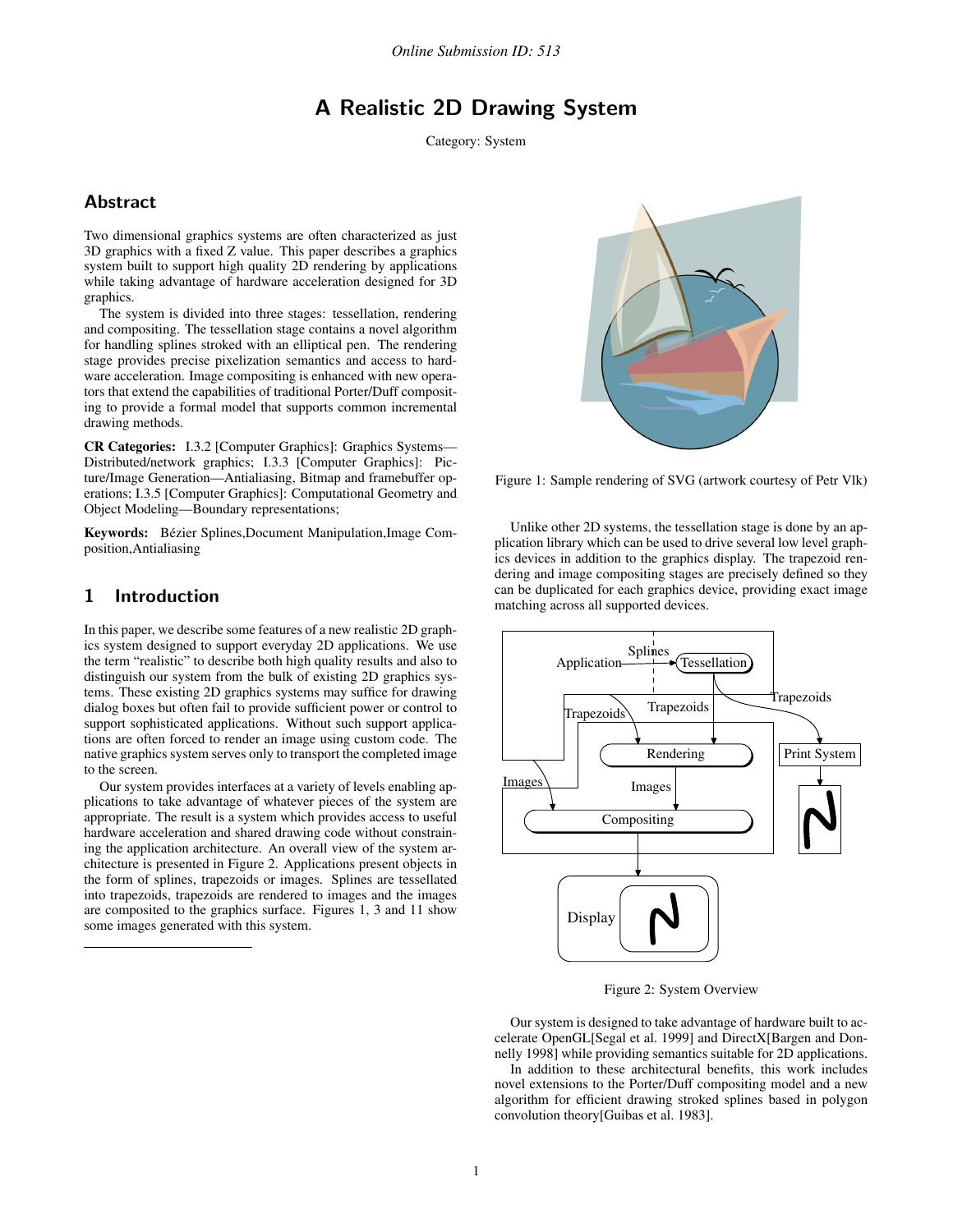

Figure 3: Sample rendering of SVG (artwork courtesy of Petr Vlk)

### 2 Motivation

This new graphics architecture is motivated by the needs of applications designed to produce documents using two dimensional graphics operations. Such applications are not well served by existing graphics systems and often resort to custom code. Where implemented on top of an existing window system, this custom code cannot readily take advantage of hardware acceleration. Similarly, printing support becomes difficult and often available only for a limited class of output devices.

Exploring the requirements for current page description mechanisms, we found that many have the same basic structure in common; a "painter's" model that closely follows Porter/Duff[Porter and Duff 1984] image compositing and splines that can either be stroked or filled for geometric objects. We provide cubic Bézier splines as the only spline representation as they are common in practice and they are readily targeted by other spline forms.

#### 2.1 Precisely Matched Rendering

With the input of the graphics system specified, an analysis of the required output reveals a relatively short list. Applications either generate graphics for display in the window system, construct local images in memory or produce page description languages for printing. One common requirement among applications is that all forms of output produce precisely the same results; variation from display to image or printer is not well tolerated by users.

Application requirements for precise matching of rendering between display, memory and printing necessitate a greater level of control over output than existing graphics APIs provide. Instead of exposing only the highest level graphics primitive with no guarantees of pixelization, this new system provides a range of interfaces at many levels so that applications can manipulate objects where necessary to produce the desired results.

Our system splits geometric rendering into three distinct steps and exposes well defined interfaces between them, allowing applications control over how each step is performed.

Tessellation is performed within the application through a library interface. The resulting trapezoids may be rendered locally in memory or sent to a printer or the window system. Because the tessellation is always performed by the same library for all output media, the results can match precisely. This particular design is similar to OpenGL where applications tessellate geometry and present triangles to the graphics system. Our system is unique among 2D rendering systems all of which expose a broad set of high level operations but no lower level primitives.

Rendering and image compositing may be performed locally within the library to manipulate images in memory, or within the window system for display. The pixelization semantics of the system are defined so that results computed in either place will match exactly. The X Window System [Scheifler and Gettys 1992] provides precise pixelization semantics for its operations, but polygons are specified with integer coordinates making them unsuitable for tessellation. OpenGL and the other 2D graphics systems do not provide any precise specification for pixelization making it impossible to duplicate the rendering mechanism for in-memory images.

#### 2.2 Hardware Acceleration

Modern graphics hardware is designed to efficiently accelerate the OpenGL and DirectX APIs. These both provide image compositing using the Porter/Duff operators; our system is designed to parallel these 3D libraries at the lowest levels so that accelerated implementations can be developed. Image compositing is done in color value space, as that is most commonly supported by hardware. Future versions of our system will incorporate support for gamma-corrected compositing when the hardware capabilities are better understood by the authors.

Existing graphics chipsets have some variability in polygon rendering. As precise pixelization is not required by all applications, our system permits the selection of an imprecise rendering mode. An implementation of imprecise rendering is constrained to preserve the semantics necessary for reasonable output.

The precise rendering specification was chosen to permit a reasonably efficient software implementation so that applications wouldn't be forced to use imprecise polygons for acceptable performance. Several different algorithms were analyzed and the current one chosen as representing the best balance between speed and accuracy.

# 3 Tessellation

The highest-level geometric input accepted by our graphics system is a path consisting of cubic Bézier splines and straight line segments. A path can be filled or stroked by a circular/elliptical brush. In either case, the rendering of a path consists of tessellating the desired form into a series of trapezoids which are passed to the next stage of the rendering system as shown in Figure 2. The tessellation of a filled path is straightforward using known techniques, while the rendering of a stroked path deserves further discussion.

#### 3.1 Stroking Splines via Convolution

An interesting problem for 2D drawing systems is the rendering of a curved path as swept out by a curved, convex brush. The result of sweeping a brush along a path is described by the notion of a *Minkowski Sum*. Given two regions *A* and *B* in the plane, their Minkowski sum is the result of all pairwise vector sums for all points in *A* and *B*, that is:

$$
A + B \equiv \{ \mathbf{a} + \mathbf{b} \, | \, \mathbf{a} \in A \text{ and } \mathbf{b} \in B \}
$$

This operation is depicted in Figure 4.

Our approach to computing the Minkowski sum is based on the theory of tracings and convolutions as set forth by Guibas, Ramshaw, and Stolfi. A tracing is defined around the contour of each region, and the convolution of the two tracings computes a boundary whose interior, (as determined using the winding rule), is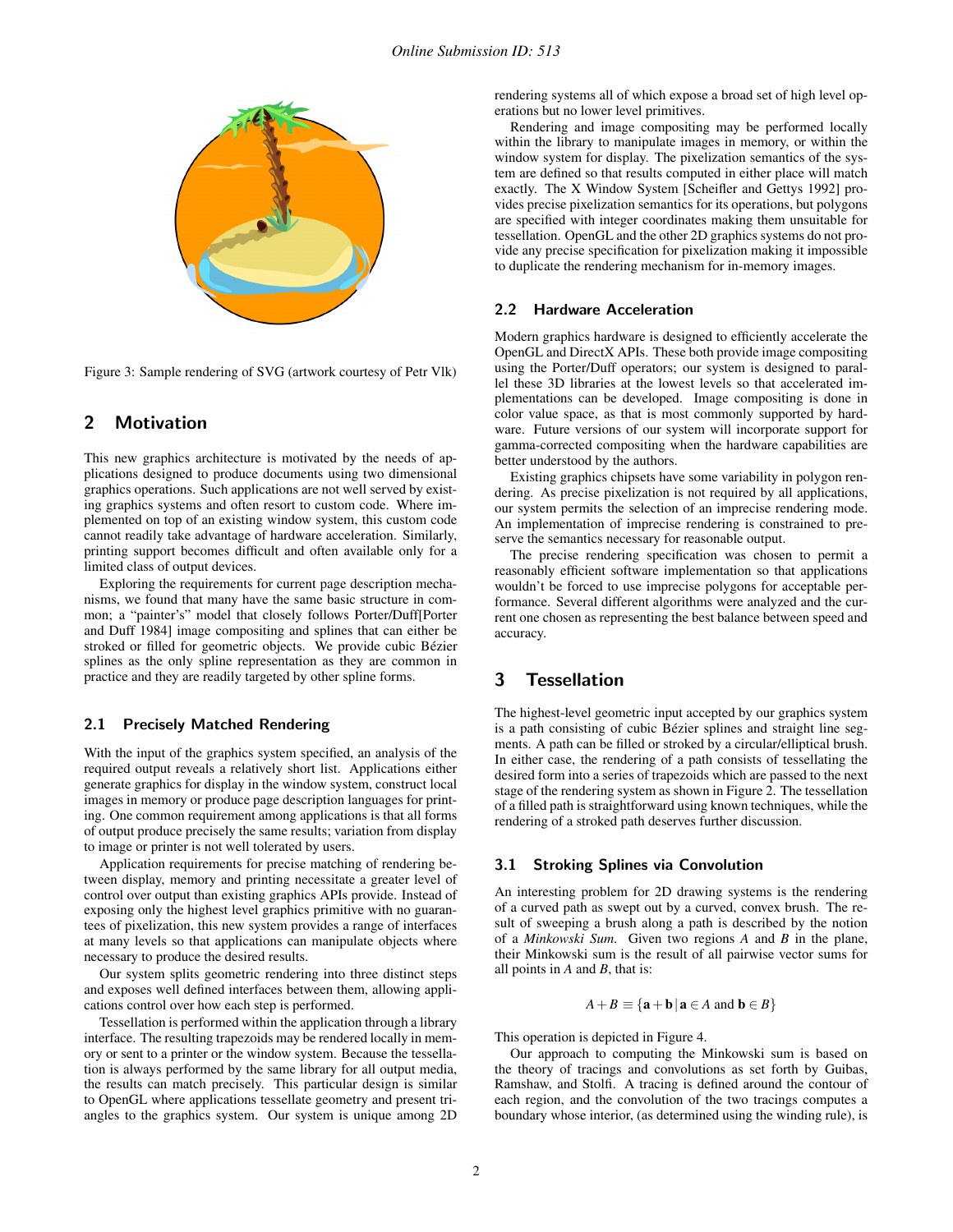

Figure 4: Minkowski sum of shape and pen



Figure 5: Convolution of tracings for shape and pen

the Minkowski sum of the two regions. Figure 5 depicts the convolution operation given polygonal tracings approximating the boundaries of the regions shown above.

The computational benefit of this technique stems from the fact that the polygonal boundary formed by the convolution of two polygonal tracings consists of nothing more than a series of polygonal segments from each tracing as translated by appropriate vertices from the other tracing. This is significantly simpler than the true outline of a spline as stroked by a circular pen, yet we are still able to approximate the exact result within a user-specified error bound.

#### 3.2 Convolution Algorithm

This section presents an algorithm to render a Bézier spline as stroked by a circular brush of diameter *width*. The computed boundary is within an error bound of *flatness* from the exact result.

We first decompose the spline into a series of straight line segments using the algorithm developed by deCastlejau and described by Farin[Farin 1990]. The recursive decomposition is terminated when the straight line segments deviate from the exact curve by less than *flatness*. It is worth noting at this point that the accuracy required for the approximation of the spline is a function only of *flatness* and is independent of the width of the pen.

We also construct a polygonal pen as a regular polygon approximating the brush within *flatness*. The minimum number of pen vertices needed is computed as:



The number of vertices is then increased as needed to result in an even integer  $\geq$  4.

For the purpose of accurately computing caps for the spline, it is convenient if the polygonal pen breaks apart into two halves, with one half acting as the endcap. We arrange this by inserting new vertices into the pen as necessary.

Next, we establish a *tracing* from our polygonal pen by traversing it in counterclockwise order. Imagine an observer walking straight along each segment around the polygon, turning in place at each vertex. The pair of entry and exit directions are computed and stored for each vertex. This pair of directions define the *active tangent range* for each vertex. If we imagine the polygonal pen being dragged along the path, the vertices which contain the current path tangent within their active range are precisely those vertices that contribute to the convolution boundary.

With those preliminaries out of the way, the body of the algorithm is quite simple:

| CONVOLVE: shape, pen $\rightarrow$ convolution                             |
|----------------------------------------------------------------------------|
| $convolution := empty$                                                     |
| $v :=$ initial vertex of <i>shape</i>                                      |
| $a :=$ find active vertex of <i>pen</i> given tangent of <i>shape</i> at v |
| while $v$ is not final vertex of <i>shape</i>                              |
| add $v + a$ to <i>convolution</i>                                          |
| slope := tangent of shape at v                                             |
| if <i>slope</i> is counterclockwise of active range of a                   |
| $a :=$ next vertex of pen                                                  |
| else if <i>slope</i> is clockwise of active range a                        |
| $a$ := previous vertex of pen                                              |
| else                                                                       |
| $v :=$ next vertex of <i>shape</i>                                         |
|                                                                            |

We begin by finding the active pen vertex *a* at the beginning of the shape. Then, we simply iterate over each vertex *v* in the shape. At each iteration, we add to the convolution the current shape vertex translated by the current active pen vertex. Then, if the tangent of the shape lies within the active range of *a* we continue on to the next vertex *v* in the shape. Otherwise, we step *a* around the pen until its active range contains the current tangent. As we step around the pen, we add the traversed pen segments to the convolution.

For sake of demonstration, we have shown an algorithm that computes only half of the convolution. The second half could be generated by a second traversal of the path in the opposite direction as suggested by Guibas et al. We improve on this by always using a pen with 180° radial symmetry. In this way, the active pen vertex for the "backward" half of the convolution is always directly opposite the "forward" active vertex. Our implementation is able to generate the full convolution in a single pass.

Figure 6 depicts 4 stages of the algorithm from the convolution shown earlier. In 6(a) the pen has just advanced to *v*. At this point, the shape turns sharply in place and the exit tangent of the shape does not lie within the active range of *a*. Therefore, in 6.(b), the active vertex *a* has been stepped twice clockwise around the pen so that its active range now contains the tangent. In  $6(c)$ , the shape is again turning in place, but this time the new tangent remains within the active range. So we simply advance the pen again resulting in the final convolution of 6(d).

Generating the convolution takes linear time with respect to the number of vertices in the approximation of the shape. The tessellation of the convolution into trapezoids is performed incrementally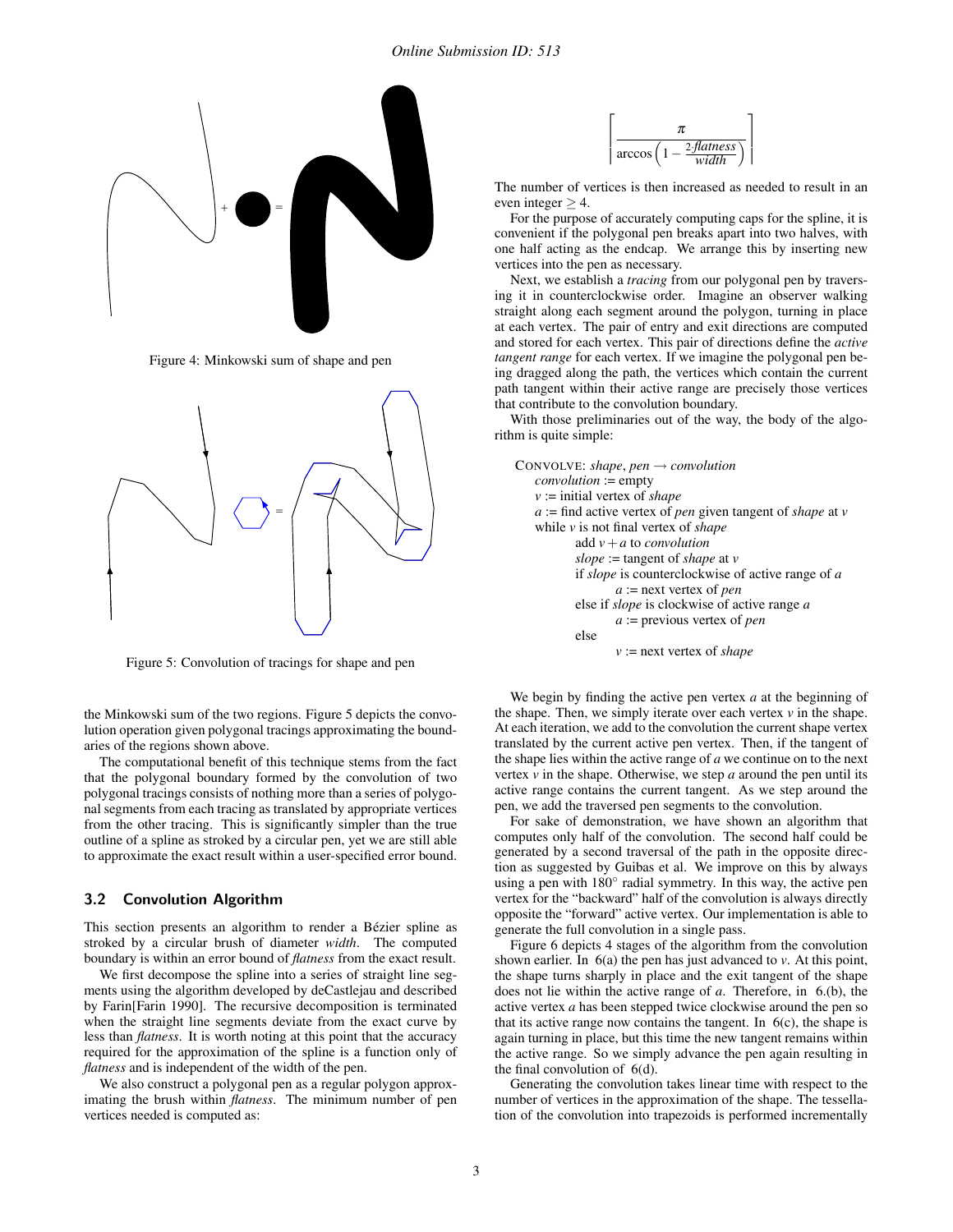

Figure 6: Detail of convolution operation

along with the generation of the convolution. We have discussed the algorithm in terms of a Bézier spline and a circular brush, but since the convolution algorithm operates solely on polygonal tracings, the algorithm is general enough to accurately render any shape stroked by any convex brush as long as both can be approximated as polygons within an arbitrary error bound.

#### 3.3 Related Work

Many 2D graphics systems employ a simplistic technique for stroking curves with a brush: decomposing the curve into straight line segments, then stroking those segments. For example, the PostScript flattenpath operator declares this as the method used in PostScript. There are a number of difficulties in accurately rendering a stroked curve with this approach. First, it is readily apparent that computational requirements are increased since many more line segments must be used to approximate the spline in order to guarantee smooth edges on the stroke outline. Second, it is difficult to determine how accurately the spline must be approximated since this is a function of both the width of the pen and the curvature at each point along the spline. Third, for very wide pens and very sharp turns, there may not be sufficient numerical precision available to represent the very short line segments necessary.

Figure 7(a) demonstrates clear visual artifacts in the Ghostscript rendering of a spline. The image of Figure 7(b) shows the result from our system using the convolution algorithm described above. Each image is generated on a 450x450 pixel array with the *flatness* parameter set to 0.2 pixels. We have demonstrated similar artifacts using a PostScript interpreter available in a current model laser printer.

The convolution of polygonal tracings has been applied to the problem of drawing stroked shapes before. Indeed, this application was the original motivation for the mathematical framework invented by Guibas et al. Hobby[Hobby 1989] and Knuth[Knuth 1986] both use this convolution when stroking splines. Hobby takes particular care in the design of *pen polygons*—polygonal pens which achieve uniform stroke width when rendering to a bi-level output device.

Our system does not need Hobby's carefully constructed pen polygons since antialiasing removes the artifacts which pen polygons are designed to eliminate. However, there is still a significant advantage to using a polygonal pen to stroke the path rather than an exact circle. After performing the convolution of a polygonal pen with a path, the result contains portions of the path translated by pen vertices interspersed with portions of the pen itself. In Knuth's



(a) Ghostscript (b) Polygonal Pen

Figure 7: Comparison of spline rendering



Figure 8: Trapezoid and sample grid for four pixels

work, the convolution consists of both curves, (from the path), and linear segments, (from the pen). Our technique yields a simpler representation for the convolution, (piece-wise linear), while still approximating the exact convolution with user-defined precision.

# 4 Rendering Polygons

Several existing 2D graphics applications and libraries (Adobe Postscript[Adobe Systems Inc. 1985], Adobe Acrobat, Postscript[Adobe Systems Inc. Ghostscript[ghostscript 2003], Gnome libart[Pennington 1999]) tessellate geometric figures into horizontal bands split into trapezoidal regions. These regions are delineated by arbitrary lines; the use of an arbitrary line provides increased accuracy when a single straight edge spans multiple bands.

Our system represents these as separate trapezoids with two horizontal lines and two arbitrary non-horizontal lines as seen in Figure 8. As the trapezoid representation is rather large, applications are given the choice to use triangles specified as three vertices in any of several representations (disjoint, strips and fans). Trapezoids are used in preference to triangles in 2D graphics because of the number of rectilinear elements in a typical 2D user interface. Rendering triangles would introduce seams across every rectangular object.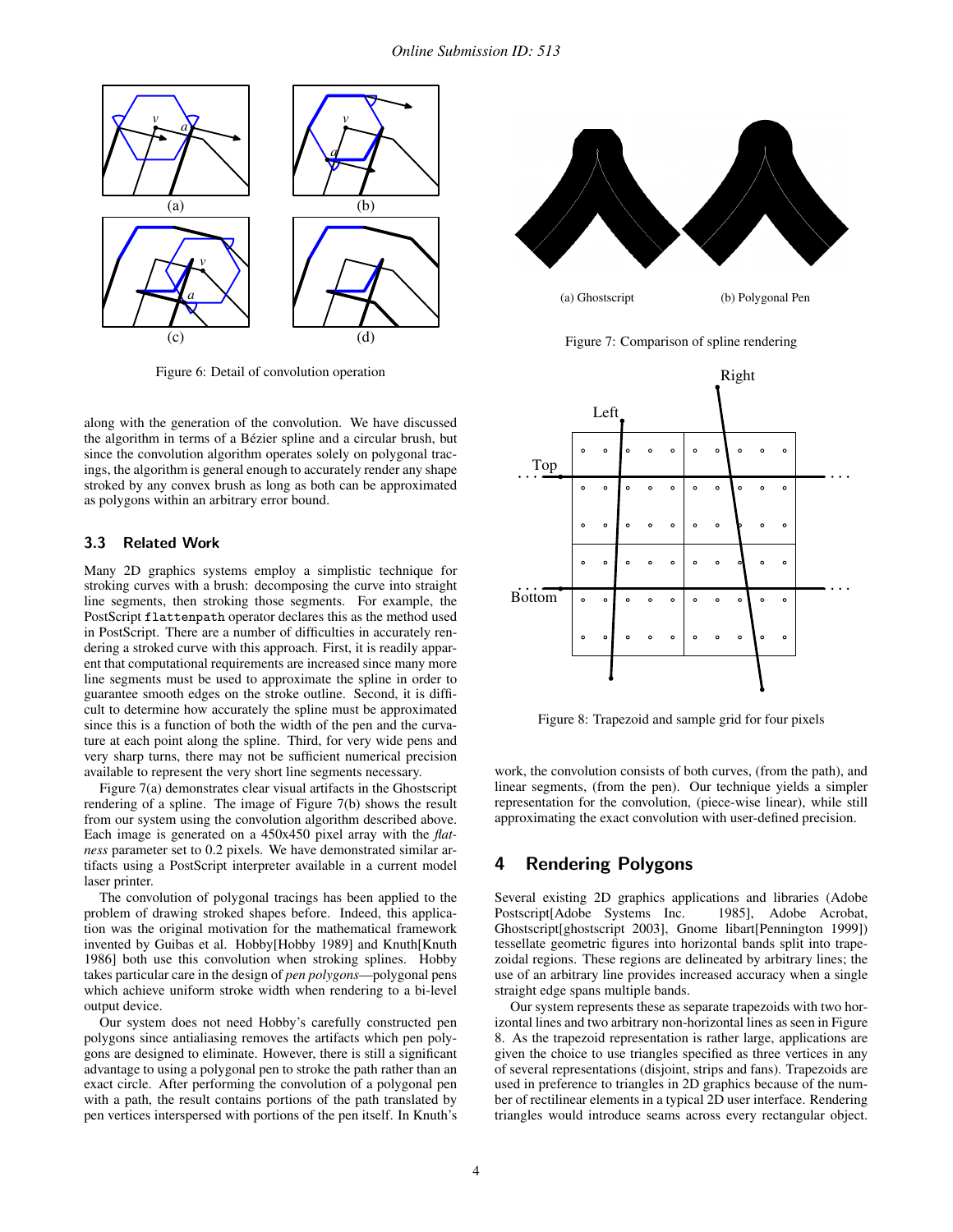The following discussion will use the term polygon, but that should be understood to mean only these limited trapezoids and triangles.

#### 4.1 Polygons Rendering Requirements

To permit hardware acceleration, our system provides for both imprecise and precise rendering of polygons, selectable by the application. Imprecise polygons are constrained to ensure reasonable results with tessellated objects:

- Abutting edges must match precisely. When specifying two polygons abutting along a common edge, if that edge is specified with the same coordinates in each polygon then the sum of alpha values for pixels inside the union of the two polygons must be precisely one.
- Translationally invariant. The pixelization of the polygon must be the same when the polygon is translated by any whole number of pixels in any direction.
- Sharp edges are honored. When the polygon is rasterized with Sharp edges, the implicit alpha mask will contain only 1 or 0 for each pixel.
- Order independent. Two identical polygons specified with vertices in different orders must generate identical results.

Simple box-filtered (super) sampling hardware should match these constraints. The specification for Precise polygons also matches these constraints.

### 4.2 Precise Polygons

Precise polygons are specified so that different implementations can produce identical results. While matching at this level is rarely necessary in interactive environments, system which blend images from several different rasterizers do need this level of conformance. However, the actual pixelization is often not important, only that every implementation agree. With that in mind, a relatively simple super-sampling specification was developed that could be easily implemented in software.

When computing coverage incrementally polygons, the sum-toone requirement means that each step in the alpha value must be covered by precisely one polygon. As the number of polygons increases, the area of each decreases and eventually represents a single point in the pixel. Hence, any sum-to-one incrementally computed rendering algorithm is equivalent to some kind of point sampling.

To provide maximum resolution, we set the number of sample points equal to the maximum alpha value. For depth 2*n*, we create a  $r$  rectangular grid of points  $2^n + 1$  by  $2^n - 1$ , which is square enough to avoid significant variation in appearance on rotation. Figure 8 shows the resulting grid at depth 4. For depth  $2n+1$ , we simply line the points up along the midline of the pixel. This would generate significant errors were it ever used in practice for depths  $> 1$ , but alpha is generally expressed in 1, 4, 8 or 16 bits.

The current algorithm computes Bresenham coefficients for each non-horizontal edge and then walks them simultaneously stepping down to each sample row and counting the number of samples present in each pixel. This algorithm scales as the number of rows instead of the total number of samples which is somewhat more efficient than a straight forward super sampling technique.

We experimented with one point sampling technique which would automatically adjust the point positions to reduce the error between the point coverage and the area coverage but discovered that the local nature of incremental computation couldn't compensate for the global nature of this automatic placement, so many errors resulted. Of course, the maximum error in any point sampling technique is unity as the area of the points is zero, so additional complexity to reduce errors in some cases wasn't really beneficial.

#### 4.3 Related Work

Edwin Catmull[Catmull 1978] coined the term "area sampling" to describe the box filter used in our system and many others. His area sampling was analytic instead of super sampled. As discussed above, true area sampling is not consistent with our incremental rendering architecture.

Several works use precomputed filter values with lookup tables indexed by the location of the line intersection along the pixel edge [Abram and Westover 1985; Carpenter 1984; Fiume et al. 1983; Fiume 1991; Greene 1996]. Such lookup tables permit the use of arbitrary filter constructions, but that is incompatible with our system's requirement for precise sum-to-one semantics. Because these systems must subtract alpha values, they need to be carefully constructed to avoid negative results from that subtraction and to ensure precise sum-to-one semantics. Our system provides higher alpha resolution with some performance impact, a reasonable tradeoff given the image precision goals of many 2D graphics applications.

Other systems perform antialiasing by computing the distance from the pixel to the spline. This approach also allows the use of arbitrary filters. Some of these[Klassen 1991; Lien et al. 1987] are limited to single-pixel wide curves. Others[Fabris and Forrest 1997] are much more expensive because many pixels must be measured against many spline sample points, instead of directly computing the affected pixels and their coverage values.

# 5 Compositing

Our system uses Porter/Duff image compositing as the fundamental pixel manipulation primitives in our system, just as in OpenGL, Quartz, PDF 1.4 and other current graphics systems. This provides a complete set of operations as well as access to hardware acceleration on current graphics chipsets designed for these other systems.

We start with basic Porter/Duff compositing and extend it in a novel way to support the common rendering operations of tessellation and repeated pen application.

#### 5.1 General Compositing Function

The Plan 9 window system[Pike 2000] uses a single image compositing function as the foundation for the whole graphics system:

$$
dest = (source \, \text{IN} \, mask) \, \text{OVER} \, dest
$$

Providing different values for *source* and *mask* permits the complete expression of most graphics operations. As Jim Blinn says[Blinn 1998], the **OVER** operator is very nearly the only one ever needed. An exception to this is where the source must replace the destination irrespective of alpha. Plan 9 has a special case for this used, for example, when scrolling windows.

Extending this compositing function to permit any of the compositing operators to be used in place of **OVER** completes the expression of these remaining operations, eliminating the special case:

$$
dest = (source \, \text{IN} \, mask) \, \text{OP} \, dest
$$

In our system, the *source* and *mask* operands may be tiled or projectively transformed, or be synthesized from a gradient specification. The *mask* operand may also be synthesized from the union of a collection of polygons; the various masks are added together and applied in a single operation.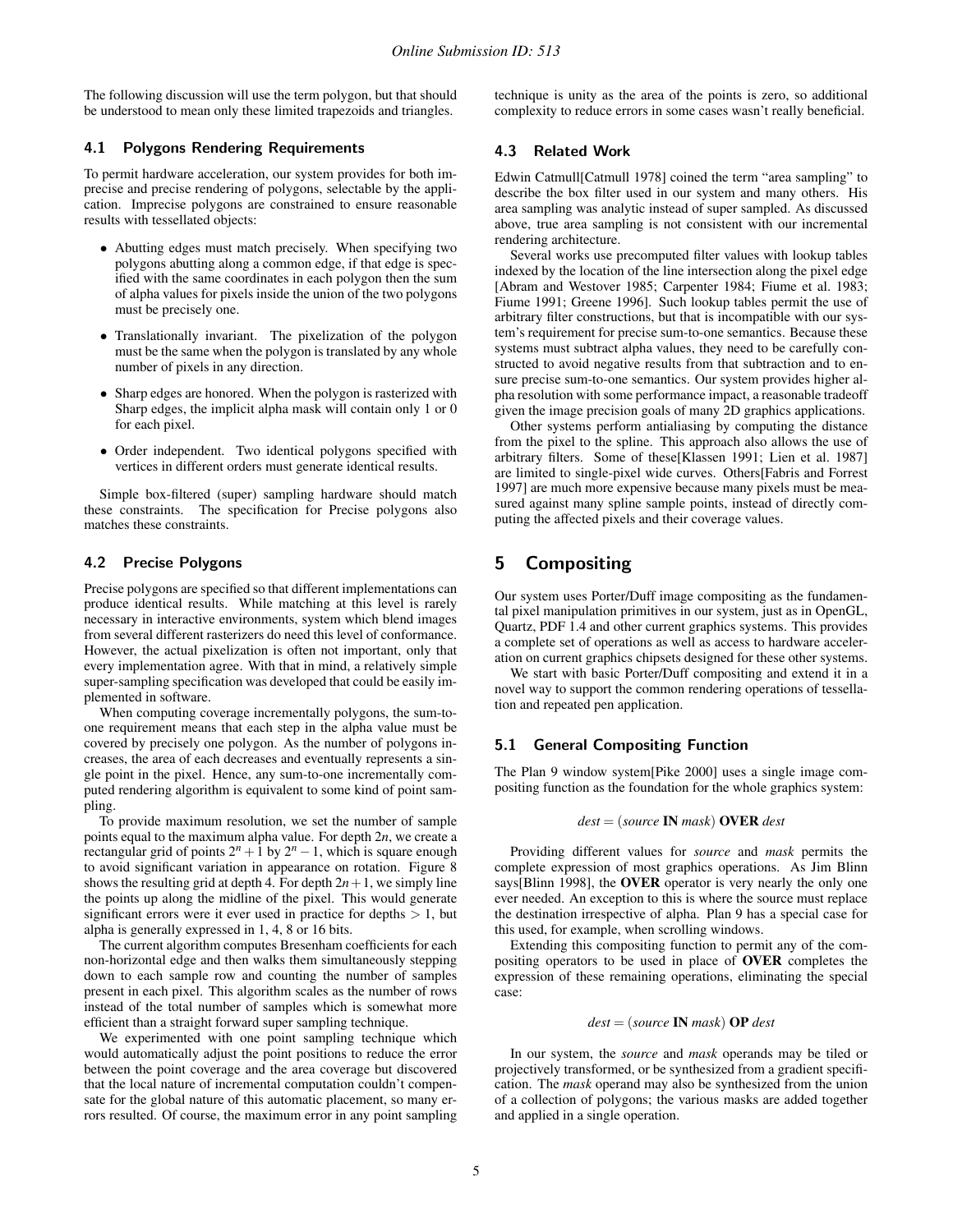

Figure 9: Behavior of **OVER** operators

The result is a complete graphics system which can always be reduced to it's component parts; there are no opaque high level operations. An application interested in different polygon rendering techniques can compute the resulting alpha mask and use that with the general compositing formula; the alpha computation may not be accelerated with hardware, but the compositing stage can be. This is relatively unique among other 2D window systems graphics models; in most other systems, applications often resort to low level pixel arithmetic as a part of implementing unsupported higher level operations.

#### 5.2 Sub-pixel Geometry in Image Compositing

Porter and Duff built an algebraic structure to codify image compositing techniques of their day. Most modern color graphics systems inherit partial pixel coverage and translucency computations from that definition. The coverage formulae are defined assuming that the geometry of the various objects are unrelated. Porter and Duff state if the object geometries were known composite image colors could be more accurately computed.

Using the actual object geometries to compute each pixel is unwieldy in practice, but in at least two common cases the general character of the geometry is inherent in the algorithms used. The first is when tessellating a complex object into simple shapes; in this case, the simple shapes are non-overlapping and we call the subpixel geometries *Disjoint*. The second is when repeatedly applying a pen or brush, in which case the shapes are overlapping; these subpixel geometries are called *Conjoint*. When the subpixel geometry is unknown, we call it *Uncorrelated*. This taxonomy could be extended to other sub-pixel geometries.

In the Disjoint case, as long as the pixel is not completely covered, each operation treats the pixel as transparent as the assumption is new coverage occurs only in areas not yet covered; only excess coverage blends with the existing pixel. In the Conjoint case, as long as new coverage is less than existing coverage, each pixel is treated as opaque as the assumption is that new coverage always overlays existing coverage and only excess coverage is applied to translucent areas. Figure 9 shows these relationships.

Limiting the analysis to just the **OVER** operator for brevity, we can now develop functions that express this relationship. Given two images, *A* and *B*, the uncorrelated operator is:

$$
A OVER B = A + (1 - \alpha_A)B
$$



Figure 10: Comparing pixel-level and component-level compositing

The disjoint operator depends on whether *B* covers more of the pixel than is transparent in *A*. Over coverage reduces the contribution of *B* by the ratio of the remaining area to the coverage of *B*:

A OVER<sub>disjoint</sub> 
$$
B = A + \begin{cases} B & \text{if } \alpha_B \le 1 - \alpha_A \\ \frac{1 - \alpha_A}{\alpha_B} B & \text{otherwise} \end{cases}
$$

This operator is equivalent to the OpenGL compositing operation using FUNC ADD, SRC ALPHA SATURATE, ONE which is commonly used for the same purpose.

The conjoint operator depends on whether *B* covers more of the pixel than *A*. Where it does, the area covered by *B* and not by *A* is the only contributing part.

A OVER<sub>conjoint</sub> 
$$
B = A + \begin{cases} 0 & \text{if } \alpha_B \le \alpha_A \\ \left(1 - \frac{\alpha_A}{\alpha_B}\right)B & \text{otherwise} \end{cases}
$$

Similar equations can be constructed for the other compositing operators.

#### 5.3 Per-Component Compositing

The prevalence of LCD displays in 2D environments suggests that the graphics system should permit optimizations specific to such devices. LCD screens differ from CRTs in many ways. One important difference is that each color component (red, green or blue) on the screen is visibly discrete and in a known geometric relation to other components.

Our system exposes this underlying hardware capability by permitting the *mask* operand to provide separate alpha values for each component. As deployed today, this is done for text to good effect. Extensions to the tessellation operation to exploit this capability are expected to be provided in a future version of the system. Figure 10(a) shows a magnified view of an LCD screen with a triangle rendered with per-pixel compositing while figure 10(b) shows a triangle rendered with per-component compositing.

Note that on an actual screen, interactions of the object geometry with the component position requires the use of some filtering to reduce visible color fringing around the objects. For the current text implementation, that filtering is done as the glyphs are rasterized. For the future geometric rendering mechanism, a post-rendering filter step will be needed for good looking results.

J. Platt et al [Betrisey et al. 2000] describe an algorithm for computing component intensities for a particular image with respect to the human visual system. Their work doesn't describe how the resulting intensities should be used within a rendering system. Current released systems using this particular technique are limited to pre-computing colored versions of glyphs as they have no support for per-component compositing as described here.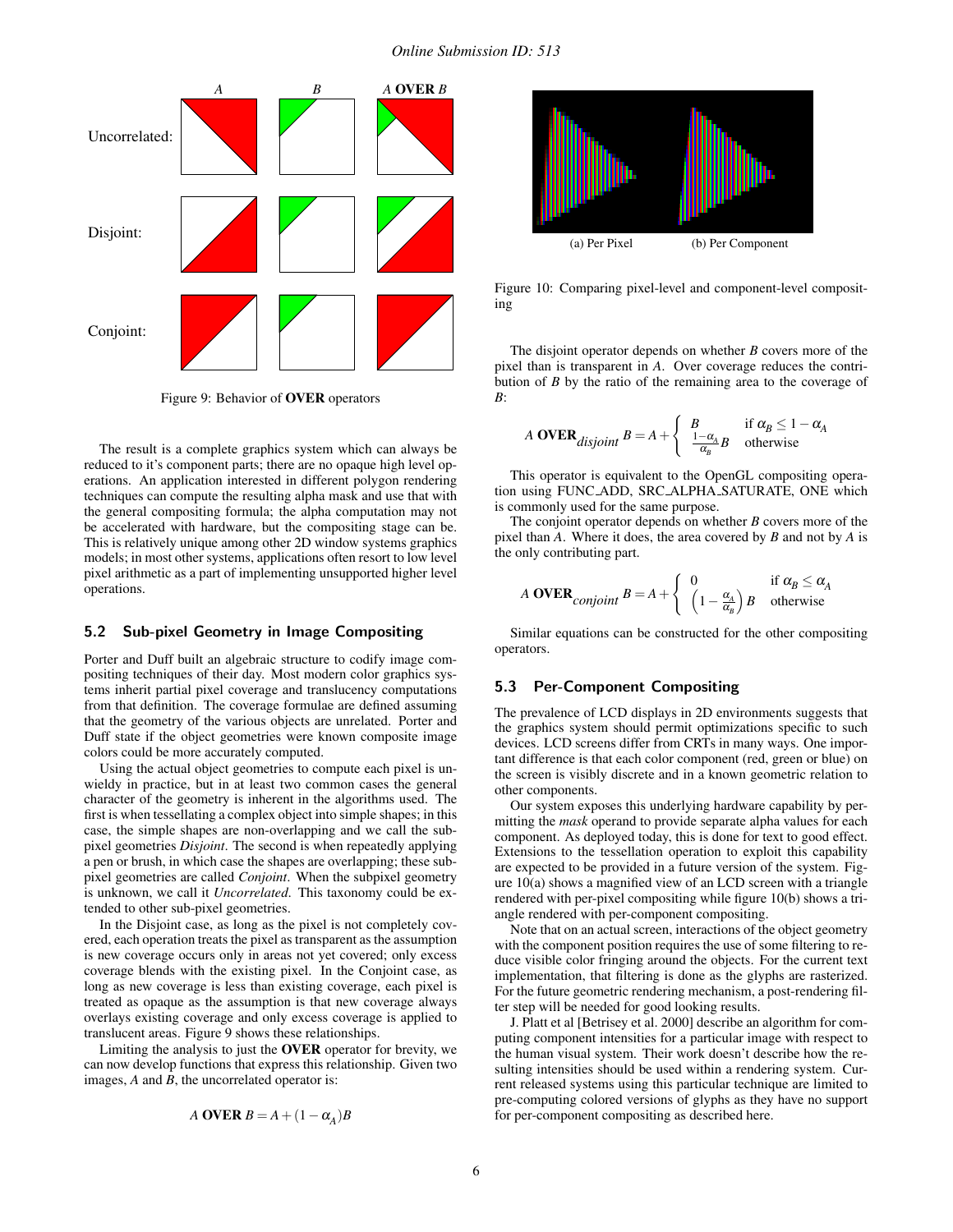# 6 Related Systems

This new work builds a complete 2D graphics architecture, comparable systems are largely those present in existing 2D window systems and other 2D graphics applications. Our system is unique in providing a carefully layered architecture which permits the integration of application-rendered and system-rendered images for the support of applications with demanding rendering requirements while offering hardware accelerated performance. The system includes a novel algorithm for efficient tesselation of stroked splines, provides disjoint and conjoint extensions to the compositing operators and the exposes per-component compositing capabilities for improving image presentation on LCD monitors.

The Quartz[Apple Computer Corp. 2002] 2D graphics system is the most comparable fielded system to this work. Differences are both architectural and functional. Both Quartz and this work expose Bézier splines as the fundamental geometric primitive and use Porter/Duff image compositing to manipulate pixels. Our system splits the graphics layer underneath the tessellation function for rendering to various output devices and also provides applications the ability to supplant the supplied tessellation functionality with purpose-built code while still permitting a reasonable degree of hardware acceleration. The Quartz API can be used to generate PDF output, but all of the tessellation and rendering is performed by the external PDF engine and so it cannot provide assurances of identical results. Quartz also lacks the new compositing operators for disjoint and conjoint sub-pixel geometry as well as percomponent compositing operations.

The Microsoft Windows GDI[Yuan 2001] provides output device independence, but the bitblt rendering model is essentially identical to that found in the Xerox Alto[Thacker et al. 1982] which has been supplanted for color graphics by image compositing. GDI also provides a wealth of simple geometric figures including lines and arcs, but not including Bézier splines or paths. Like Quartz, GDI does not provide any access to the underlying mechanism for drawing tessellated figures, so alternative geometric objects cannot be accelerated.

The X Window System is largely equivalent to GDI, except that it provides only display services which eliminates the ability to preserve or present information in other contexts. The Xprint extension provides limited support for printing, but there is still no way to generate images within the application.

The OpenGL Graphics System provides similar capabilities for presenting geometric objects on the screen, but it's focus on interactive 3D applications produces visible artifacts in static images; tessellation is limited to triangles with floating point coordinates and so longer edges produce visible knots. OpenGL also has no support for alternative rendering targets. Given the prevalence of OpenGL in applications and as a target for hardware vendors, it did serve as a model for hardware interaction so that hardware designed for OpenGL could also be used to accelerate our system.

Page description languages like PostScript[Adobe Systems Inc. 1985], PDF 1.4[Adobe Systems Inc. 2001] and SVG are all consumers of lower level geometric rendering mechanisms and are related to our system, although not comparable. The PostScript specification requires that strokes containing curves are implicitly converted to sequences of lines before being rendered. This produces visible artifacts in the resulting image as demonstrated in figure 7.

## 7 Implementation

This system has been implemented within the X Window System. Tessellation is performed by an application library while rendering and compositing are performed by an X extension. Hardware acceleration of the image compositing operators is implemented. No hardware acceleration has yet been implemented for the trapezoid rendering step. The application library will be extended to include support for PostScript or PDF output for printers as well as to perform the rendering and compositing steps to local memory.

While the implementation is not yet mature, it has already proven valuable in several applications and to be a significant advance in 2D drawing.



Figure 11: Sample rendering of SVG (artwork courtesy of Lauri Järvlepp)

### References

- ABRAM, G., AND WESTOVER, L. 1985. Efficient alias-free rendering using bit-masks and look-up tables. In *Proceedings of the 12th annual conference on Computer graphics and interactive techniques*, ACM Press, 53–59.
- ADOBE SYSTEMS INC. 1985. *PostScript Language Reference Manual*. Addison Wesley.
- ADOBE SYSTEMS INC. 2001. *PDF Reference: Version 1.4*, 3rd ed. Addison-Wesley.
- APPLE COMPUTER CORP., 2002. Inside mac os x: Drawing with quartz 2d. http://developer.apple.com/techpubs/ macosx/CoreTechnologies/graphics/Quartz2D/ drawingwithquartz2d/drawingwithquartz.pdf.
- BARGEN, B., AND DONNELLY, T. P. 1998. *Inside DirectX*. Microsoft Press.
- BETRISEY, C., BLINN, J. F., DRESEVIC, B., HILL, B., HITCH-COCK, G., KEELY, B., MITCHELL, D. P., PLATT, J. C., AND WHITTED, T. 2000. Displaced filtering for patterned displays. In *Society for Information Display Symposium*, Society for Information Display, 296–299.
- BLINN, J. 1998. *Jim Blinn's Corner: Dirty Pixels*. Morgan Kaufmann.
- CARPENTER, L. 1984. The a-buffer, an antialiased hidden surface method. In *Proceedings of the 11th annual conference on Computer graphics and interactive techniques*, 103–108.
- CATMULL, E. 1978. A hidden-surface algorithm with anti-aliasing. In *Proceedings of the 5th annual conference on Computer graphics and interactive techniques*, ACM Press, 6–11.